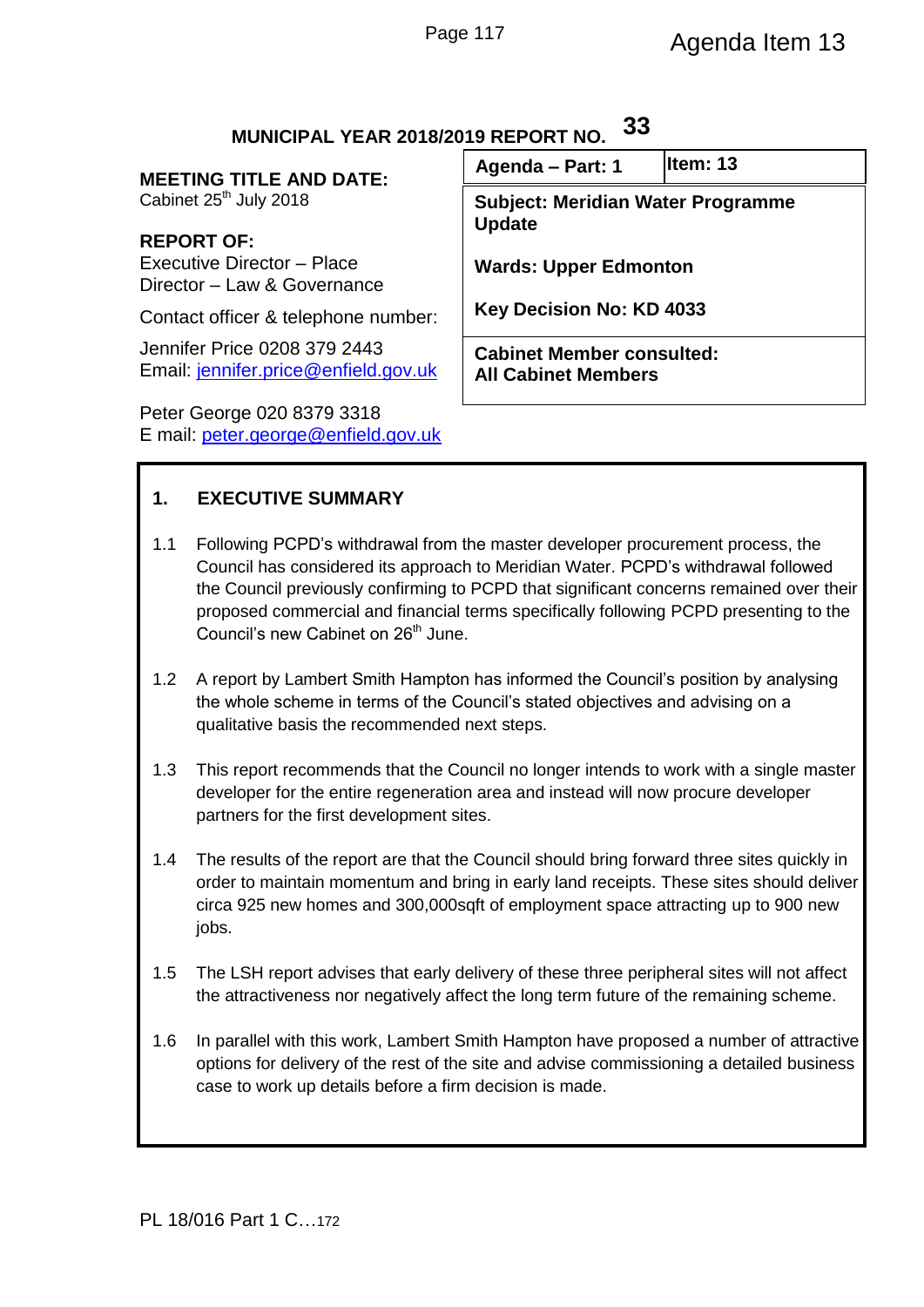# **2. RECOMMENDATIONS**

# **PCPD**

- 2.1 To note that PCPD have formally withdrawn from the master developer procurement process
- 2.2 To note the position with PCPD and authorise the Director of Law & Governance to issue a Regulation 55 Discontinuation of Procurement letter.

# **Site 1 and Site 2**

- 2.3 To approve (following the completion of financial modelling) the procurement of developers to deliver Site 1 and, separately, Site 2 of Meridian Water, as described in this report, through a development agreement following a procurement exercise using the new GLA London Development Panel.
- 2.4 To authorise the Executive Director of Place in consultation with the Executive Director of Resources and the Director of Law & Governance to approve the tender documents for Site 1 and Site 2
- 2.5 To authorise the Executive Director of Place in consultation with the Executive Director of Resources to select the short list of bidders who are invited to tender for the Site 1 and the Site 2 opportunities

# **Site 3**

- 2.6 To approve further detailed work on the options for bringing forward Site 3 of Meridian Water, as described in this report.
- 2.7 To authorise the Executive Director of Place in consultation with the Executive Director of Resources and the Director of Law & Governance to approve the approach to delivering Site 3 and to approve the subsequent tender / land sale documents.

# **Rest of Scheme**

- 2.8 To approve the commissioning of a detailed business case for delivery of the remainder of the Meridian Water site as detailed in this report, the results of which will be brought back to Cabinet at the earliest opportunity
- 2.9 To note the Council's plan to review its resourcing requirements for the Meridian Water project and to procure a new professional support team following the end of the Master Developer Procurement process.
- 2.10 To note that the Council's key placemaking principles will be used in forming future plans

PL 18/016 Part 1 C…172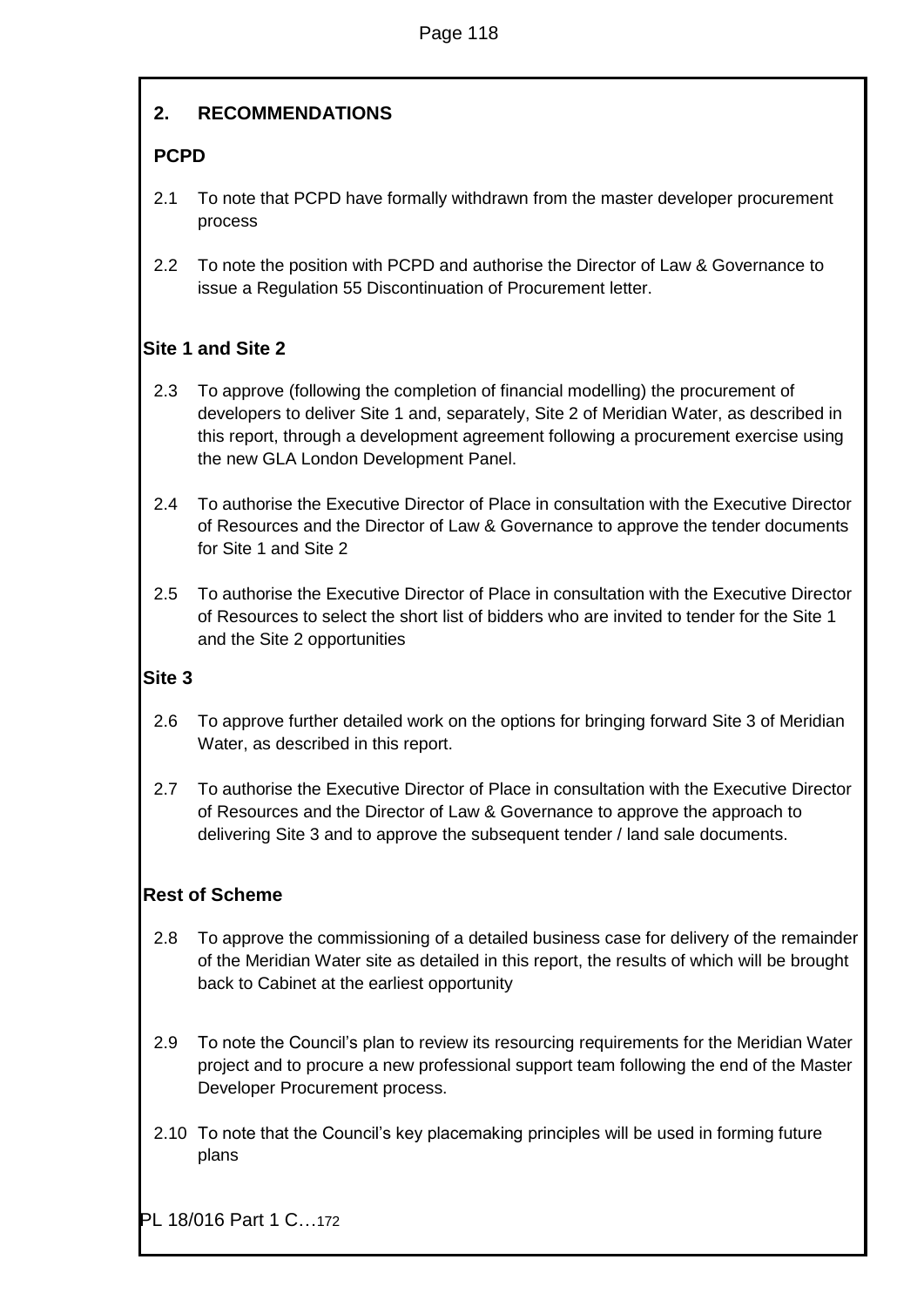# **3. BACKGROUND**

### **3.1 Master Development Procurement Process**

- 3.1.1 The decision to procure a Master Developer/Consortium to develop the entirety of Meridian Water was approved by Cabinet on the 29th of April 2015.
- 3.1.2 After a lengthy and rigorous selection process, the selection of Barratt as Preferred Bidder was approved by Cabinet on 18th May 2016 with PCPD selected as Reserve Bidder at the same time.
- 3.1.3 Full details of the negotiating history with Barratt as well as the key areas where their final position differed from their bid, and the risks that this would have introduced, are set out in detail in the Cabinet Report of 30 October 2017 (KD 4241). On 30 October 2017 (KD 4241) Cabinet noted that Barratt had formally withdrawn as the preferred bidder for the Meridian Water Regeneration scheme and that negotiations with Barratt to finalise the terms of the MDFA had therefore ended.
- 3.1.4 Cabinet also confirmed the status of PCPD as Preferred Bidder and delegated authority to officers to commence and progress financial and commercial negotiations with PCPD. However, no satisfactory financial agreement could be made with PCPD and PCPD withdrew from the process on 10<sup>th</sup> July 2018. Cabinet are asked to note that negotiations have terminated with PCPD and to authorise the Director of Law & Governance to issue a Regulation 55 Discontinuation of Procurement letter, thus formally ending the Master Developer procurement process.
- 3.1.5 In line with this recommendation, this report explores future plans for Meridian Water.

# **3.2 Options Analysis report**

- 3.2.1 At the beginning of February, PCPD made an offer to the Council which they stated was their best and final offer. This offer was not acceptable to the Council for a number of reasons and it therefore officers were proposing to recommend termination of the procurement to Cabinet and PCPD were informed of this position. On  $8<sup>th</sup>$  February 2018, the Council therefore asked Lambert Smith Hampton (LSH) to undertake an Options Analysis to inform the future delivery structure of Meridian Water. Its conclusions, alongside officer views, form the basis of this report and the recommendations within. The scope of this report was to provide a qualitative review of the options available to the Council detailing the pros and cons of each.
- 3.2.2 The report is available as an Appendix to the accompanying Part 2 report.
- 3.2.3 The brief which LSH worked to in preparing their report was based on the Council's key principles for Meridian Water, being :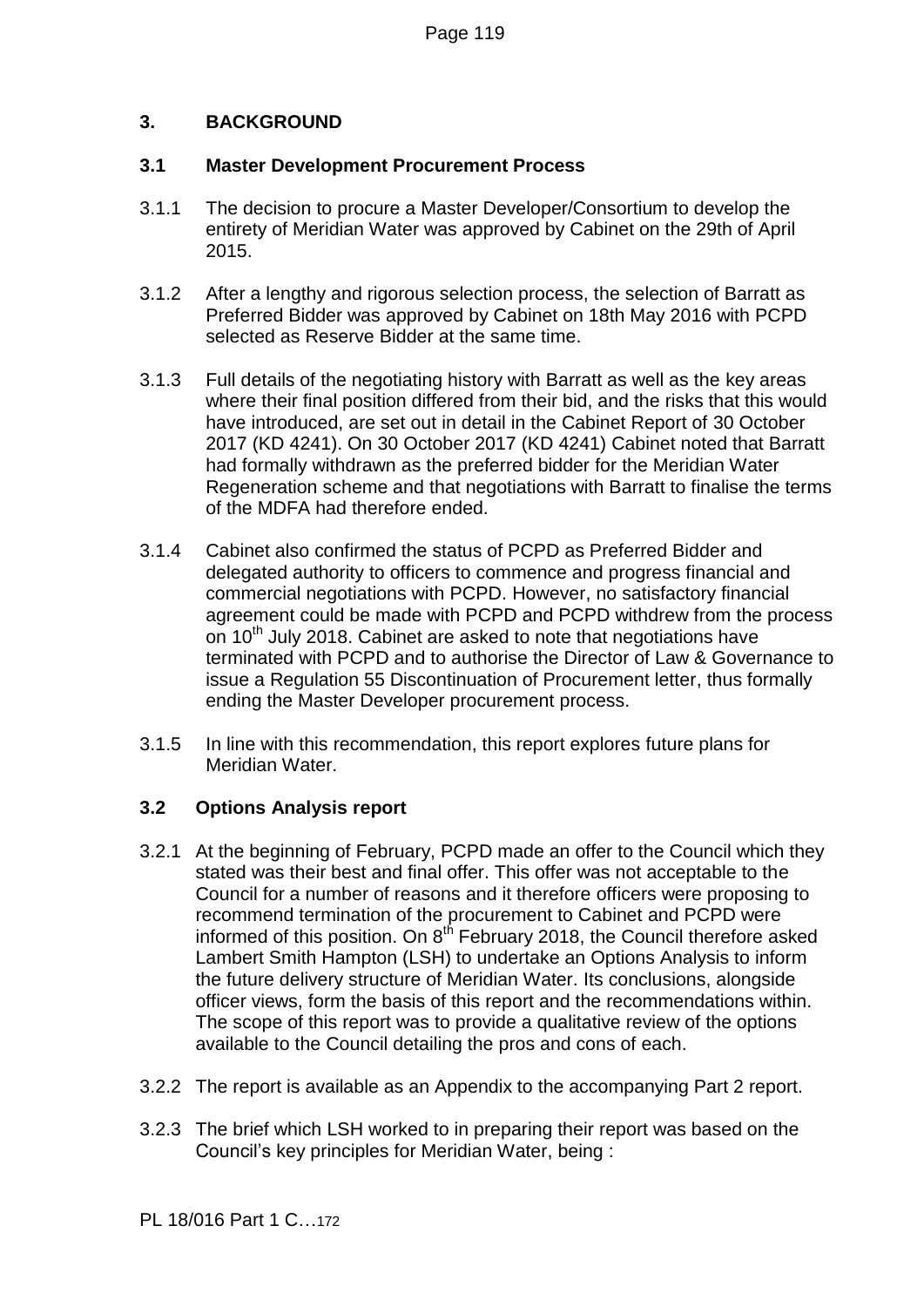- Highest quality of design and place-making all in accordance with the vision provided by the masterplan contained within the draft ELAAP and the Placebook
- 10,000 new mixed tenure homes
- 3,000 new high quality jobs
- Speed of delivery the scheme is intended to be delivered over circa 20-25 years
- A return on the Council's financial investment
- A legacy to be proud of after 50 years
- Environmentally sustainable development
- 3.2.4 The Council's priorities have also been expressed in the report as:
	- affordable housing of 35-50% across the whole scheme
	- a range of residential tenures
	- heating by Energetik
	- 3,000 new quality jobs in addition to a further 3,000 jobs created in retail, leisure and other ancillary uses in accordance with the emerging Employment Strategy
	- provision of social infrastructure to support the new community
	- the Council will need to secure best consideration for its landholdings and will not dispose of assets for less than the acquisition cost. The Council may exceptionally consider a departure from this principle providing that a robust 'Green Book' type assessment can show that social benefits outweigh financial cost
	- a delivery structure that enables the Council to have control over design standards in addition to its Town Planning powers
	- a delivery structure that enables the Council and residents to benefit from the value growth that flows through the benefits of regeneration
	- a structure that does not expose the Council to direct development risk
	- a meanwhile use strategy that maximises interim revenue and amenity from future phase land, as well as developing a new sense of place across the development
	- ensuring sites are phased to benefit from the planned Crossrail 2
	- a successful delivery that enhances the Council's reputation as a facilitator and promoter of strategic development
	- the Council wishes to explore the potential for holding revenuegenerating assets
- 3.2.5 In addition to these priorities, the Council also requires that :
	- local people are the principle beneficiaries of the scheme in terms of both housing and employment
	- the Council own all the retail units across the scheme
	- the strong priority is for a mixed use neighbourhood
- 3.2.6 A masterplan has previously been developed to support the AAP and incorporates these priorities. This is currently being updated and further detail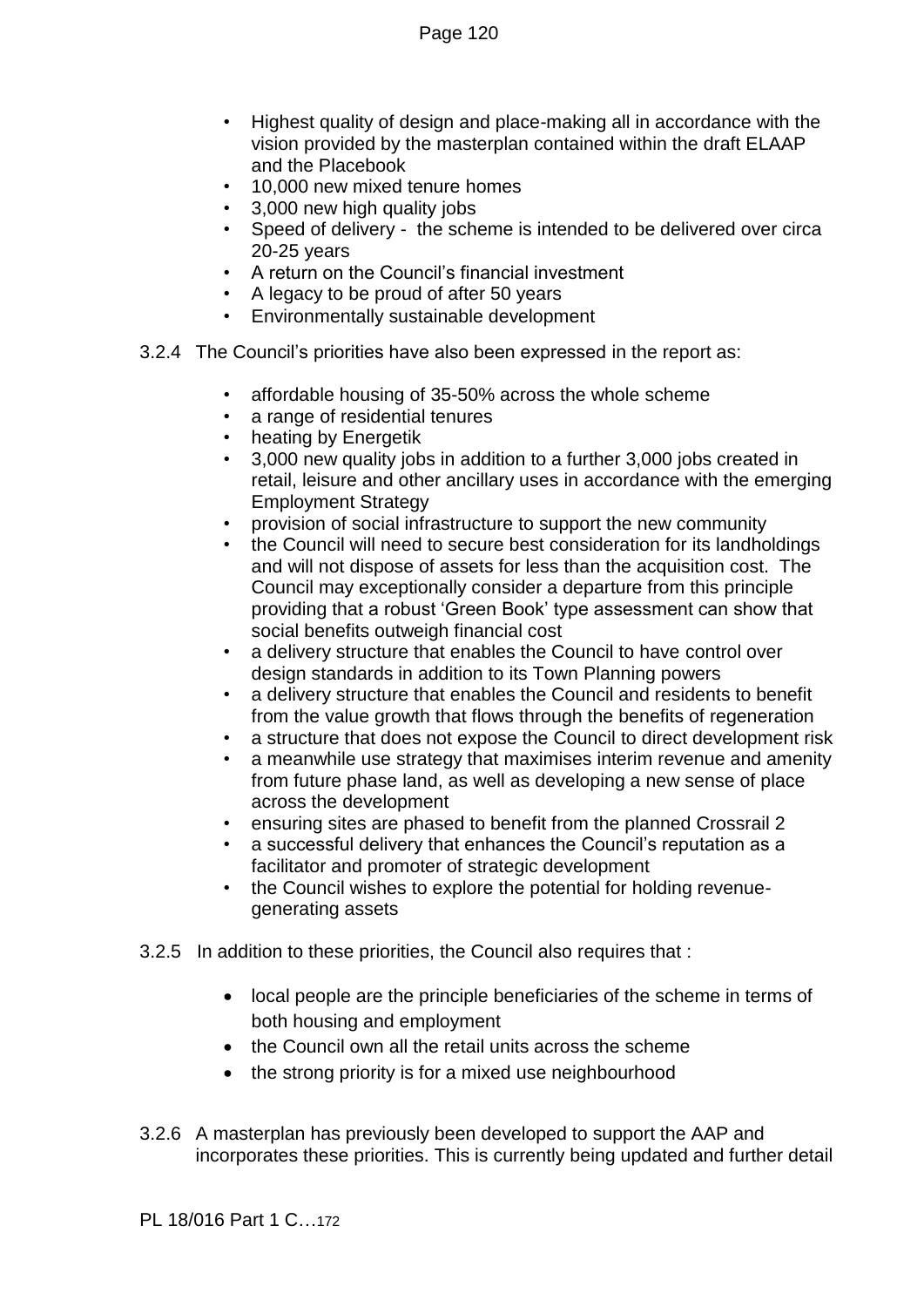provided in anticipation of the commencement of the delivery phase of the scheme

# **3.3 Summary of Options**

- 3.3.1 The LSH report indicates that the scheme is viable and provides a number of options for how it may be delivered with a recommendation that a detailed business case is developed to inform the Council's decision on its preferred route.
- 3.3.2 However the report also strongly advises that the Council takes advantage of the fact that there are three sites which are capable of being delivered to the market quickly. LSH recommend that two residential sites on Willoughby Lane (Phase 1) and the Meridian Way (Teardrop) site (Phase 2) are brought to market via an appropriate developer framework and the options for the employment site (Phase 3, adjacent to the North Circular and Harbet Road) are developed in more detail before being brought to the market later in 2018.
- 3.3.3 Since the LSH report was completed, reasons have emerged why it is not practical to develop the Teardrop site at this time. These reasons are detailed in the Part 2 report. Officers are therefore recommending that the Council pursues options for delivering an affordable housing scheme on the Leeside Road Gas Holder site instead of progressing with development of the Teardrop site. This site, therefore, is now being put forward as Phase 2.
- 3.3.4 The LSH report advises that early delivery of these three peripheral sites will not affect the attractiveness nor negatively affect the long term future of the remaining scheme.
- 3.3.5 Site 1 :

Part of the Willoughby Lane site has outline planning consent in place, the site is being remediated and the Council is progressing with the relocation of the Pressure Reduction Station (PRS) alongside Cadent. Furthermore, construction of the new Meridian Water station is already underway due for completion in May 2019 and this is situated immediately adjacent to Willoughby Lane.

This location is therefore a key opportunity for the Council to deliver early land receipts and place-making.

The recommendation is therefore to procure a developer to deliver the whole planning consent split into two stages. The first stage would consist of Blocks B, D and E of the existing planning consent at Willoughby Lane and the second stage would be the remaining Blocks A and C. The trigger to commence stage 2 would be entirely at the Council's discretion with a mechanism pre-agreed for valuing the land within stage 2.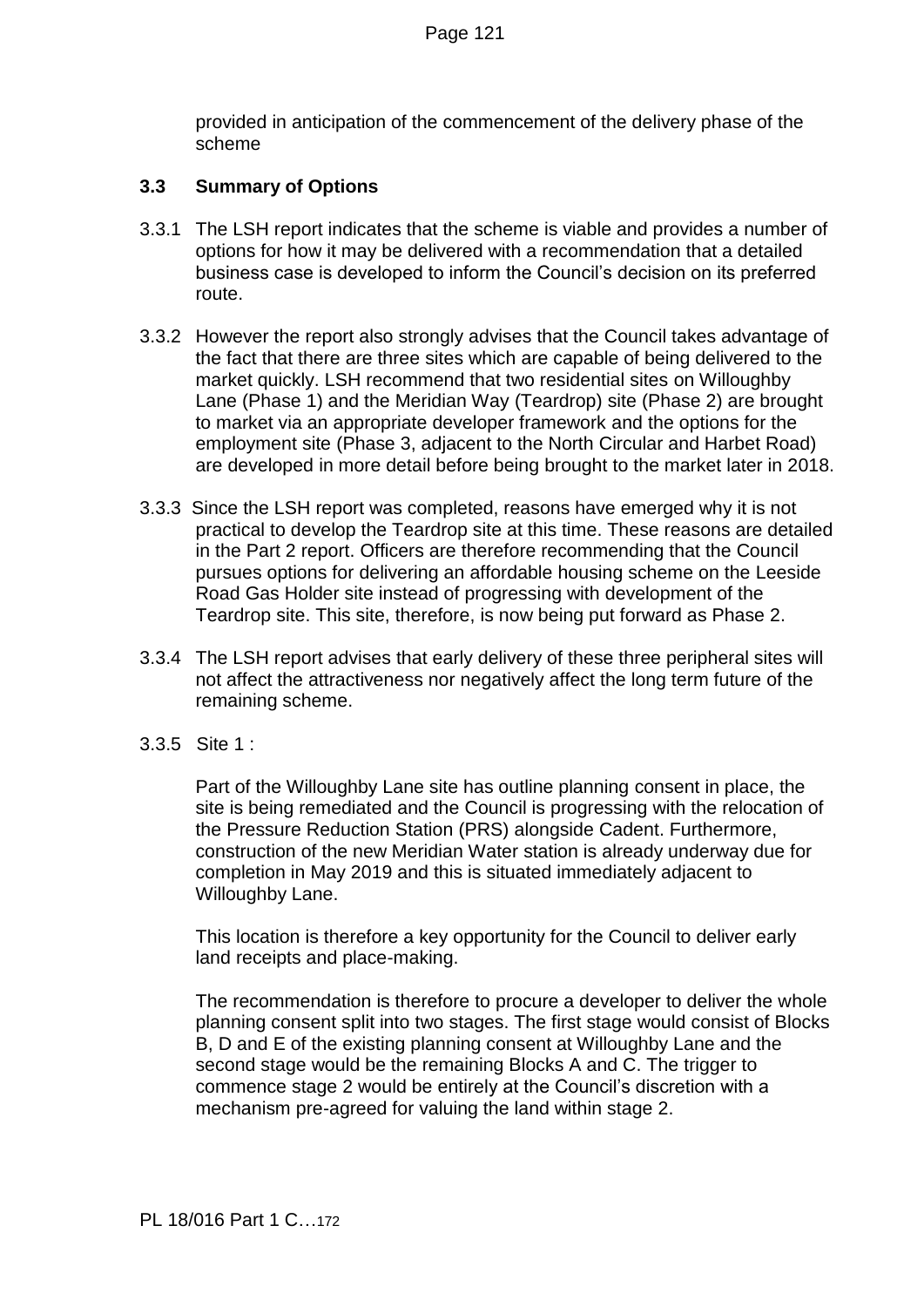Procurement would be via the GLA London Development Panel (LDP) Framework to secure a developer to deliver in accordance with the current outline consent through a development agreement with the Council.

#### 3.3.6 Site 2

The Leeside Road Gas Holder site is an attractive site to develop as the Council owns the land and there are no restrictions on development other than the National Grid overage deed which is well understood.

An outline planning consent for the entire area of the Orbital Business Park and IKEA clear is about to commence, linked with the Council's bid to the Housing Infrastructure Fund as well as laying the foundation for future phase development to come forward. It is therefore proposed that the Leeside Road Gas Holder site is included within this outline planning consent and development of the site is brought forward as Site 2.

A competitive process will be followed to procure a developer, through the GLA's LDP Framework. It is recommended that the site is delivered with workspace on the lower floors and a target to deliver as much affordable housing as is viable.

The development agreement will be conditional on the Council obtaining the outline consent and the Developer subsequently securing reserved matters consent.

#### 3.3.7 Site 3

This site will consist of an employment hub alongside the North Circular where Harbet Road meets Argon Road, of around 2-3 acres, creating an ideal opportunity for pre-let or speculative development.

Delivery of an early employment phase would deliver the following benefits:

- possible partial retention of Strategic Industrial Land (SIL)
- early delivery of jobs
- activation of the east bank
- positive impact on rents on the balance of the east bank
- provide a permanent base for meanwhile businesses

The recommendation is to carry out further work on the options to ascertain the likely investment and returns then launch a soft marketing campaign to ascertain the market appetite for a pre-let before deciding on the optimal route.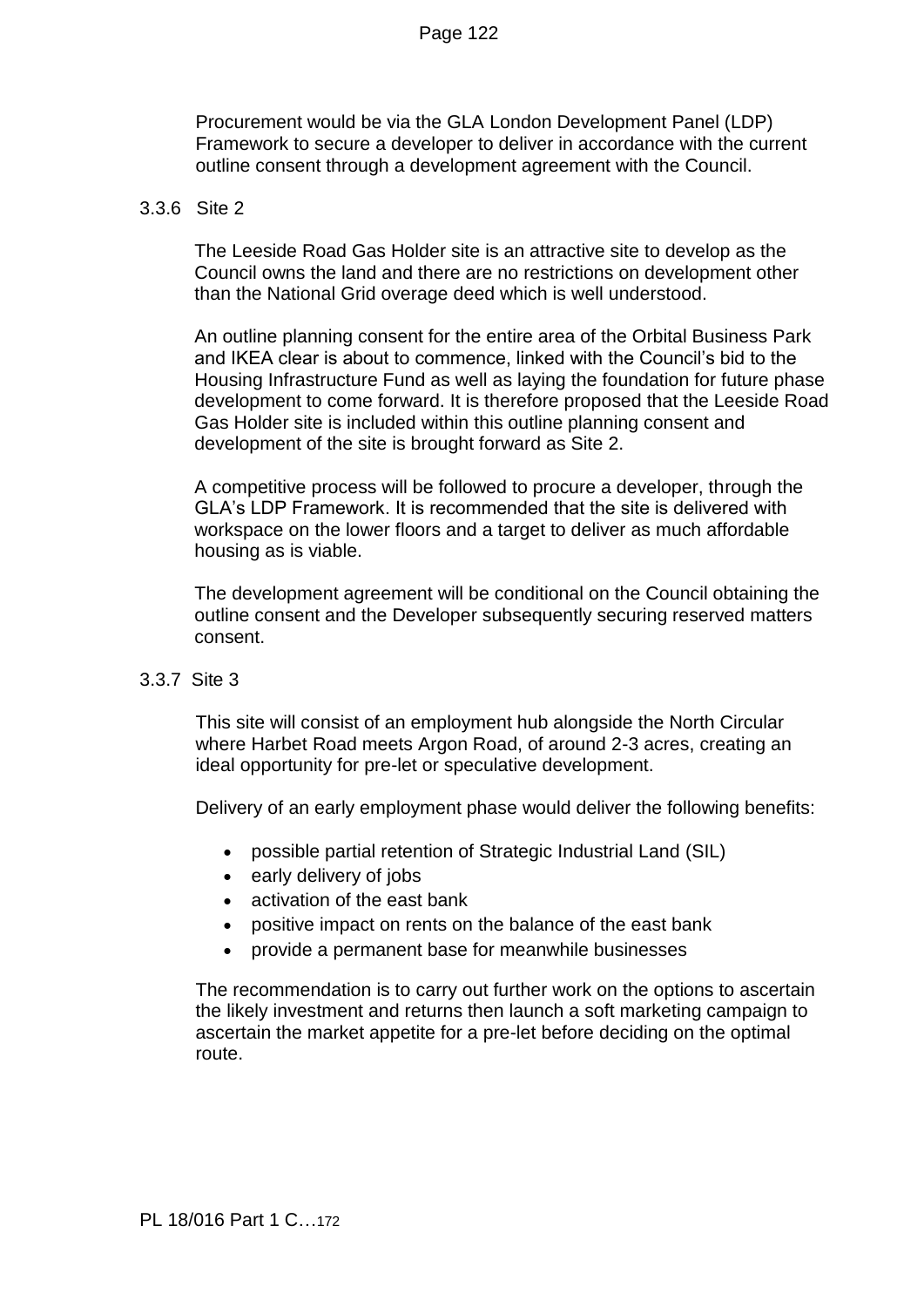

The location of the sites is shown below :

Map showing location of sites

- 3.4 Governance
- 3.4.1 Please find below a chart showing the governance structure for the project :

# **Meridian Water Governance Chart**

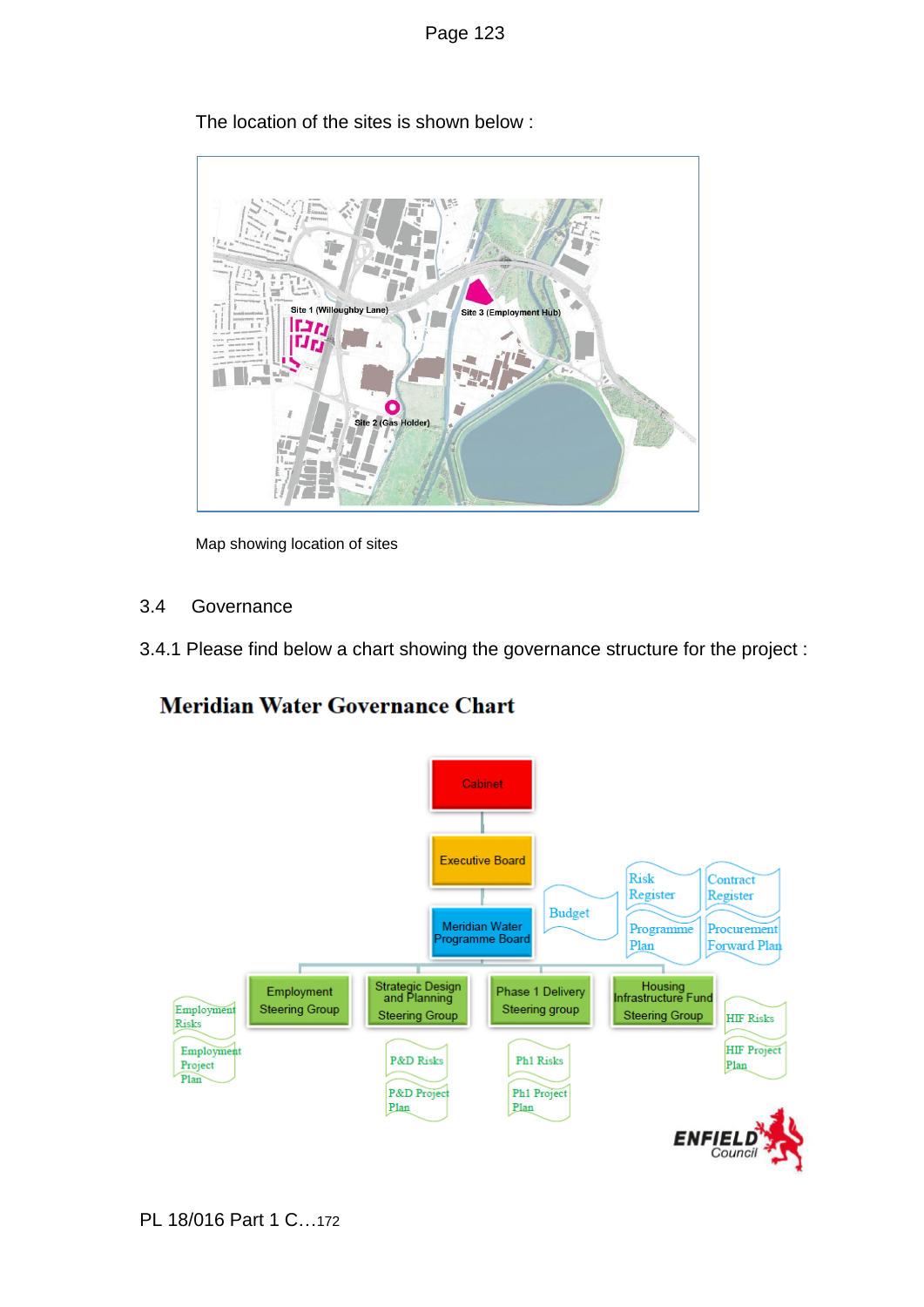# **4. ALTERNATIVE OPTIONS CONSIDERED**

### **4.1 Alternative options to the delivery of Meridian Water**

- 4.2.1 Following the termination of negotiations with PCPD, future options for the delivery of Meridian Water will be reviewed in detail and a further report brought to Cabinet at the appropriate time.
- 4.2.2 Option 1: Do not bring forward the three sites as described above for early delivery but rather include all sites in the future business case.
- 4.2.3 This option would delay the delivery of any homes or outputs from Meridian Water thus impacting the Council's financial position, the momentum already built up on the scheme and the reputation of the scheme in the market.
- 4.2.4 Option 2: Bring forward only one of the recommended sites early and leave the remaining sites within the future business case.
- 4.2.5 As the two residential sites identified are ready to go to market and there is a very strong employment market at the moment, this option would appear to be a lost opportunity for the Council to receive early land receipts and to take advantage of advantageous market conditions.

# **5. REASONS FOR RECOMMENDATIONS**

- 5.1 LSH report that there are significant benefits to be had by bringing forward Phase 1 as part of the Willoughby Lane site at Meridian Water through a development agreement, namely that outline planning permission for 725 homes is already in place, the extent of Council investment into the site to date and its immediate proximity to the new Meridian Water station due to open in May 2019. The route identified is considered to strike the right balance between Council receipts, speed of delivery and quality.
- 5.2 With early development of the Teardrop site no longer being practical, it is considered that an affordable housing scheme on the Leeside Road Gas Holder site provides a suitable alternative Phase 2. This site is owned by the Council, has sufficient access and connectivity for development and would provide early delivery of critical affordable units. There are also parties in the market who have made it known they would be interested in development on this site.
- 5.3 There is an exciting opportunity to bring forward an early employment phase on Meridian Water (Phase 3). Whilst further work is necessary to establish the scope and nature of this opportunity, as described in the LSH report, this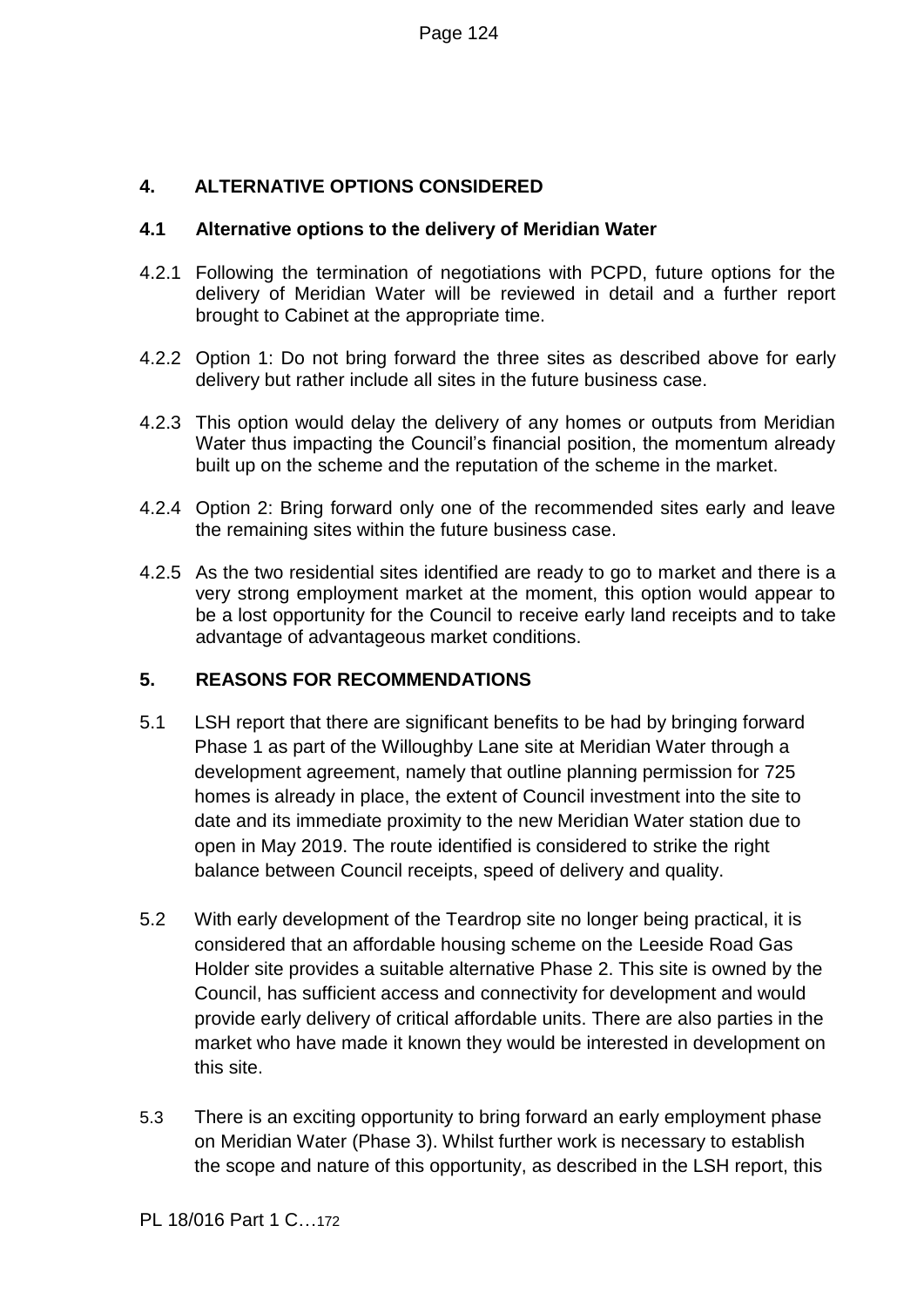phase is considered to be viable given current market conditions, and will make a significant statement about the Council's ambitions to bring new employment to the area. The details of the preferred route to delivering this opportunity require further investigation as described in this report.

5.4 Notwithstanding the immediate opportunities for Phases 1, 2 and 3 as articulated, further detailed work is necessary to appraise options for the future of the remainder of the Meridian Water site. Importantly the LSH report does not consider that bringing forward the early phases identified will prejudice the attractiveness of the remainder of the site to potential partners in the future.

# **6. COMMENTS OF THE EXECUTIVE DIRECTOR OF RESOURCES AND OTHER DEPARTMENTS**

# **6.1 Financial Implications**

The cost of procuring developers for Sites 1, 2 , undertaking further options work for Site 3 and the development of the business case for the rest of the project will be met from within the already approved 2018/19 Capital budget of £49.3M.

Financial due diligence will be undertaken as part of the procurement process to ensure the robustness of submitted business plan proposals included are tested. External specialist financial advisors will be appointed to support the Council with this work, which will include taxation advice. The financial viability of each individual phase will be subject to a detailed financial appraisal by the Council's External Financial Advisor's, signed off by the Executive Director of Resources

# **6.2 Legal Implications**

- 6.2.1 In accordance with the Public Contracts Regulations the Council has been in negotiation with PCPD in order to confirm its financial and other contractual commitments as part of its final tender. These negotiations have now broken down and PCPD has withdrawn from the procurement. In the event that a decision is made not to award a contract for which there has been a call for competition Regulation 55 of the Public Contracts Regulations 2015 requires the Council to issue a Discontinuance of Procurement letter.
- 6.2.2 Section 1 of the Localism Act 2011 provides the Council with the power to do anything an individual may do, subject to a number of limitations. This is referred to as the "general power of competence". A local authority may exercise the general power of competence for its own purpose, for a commercial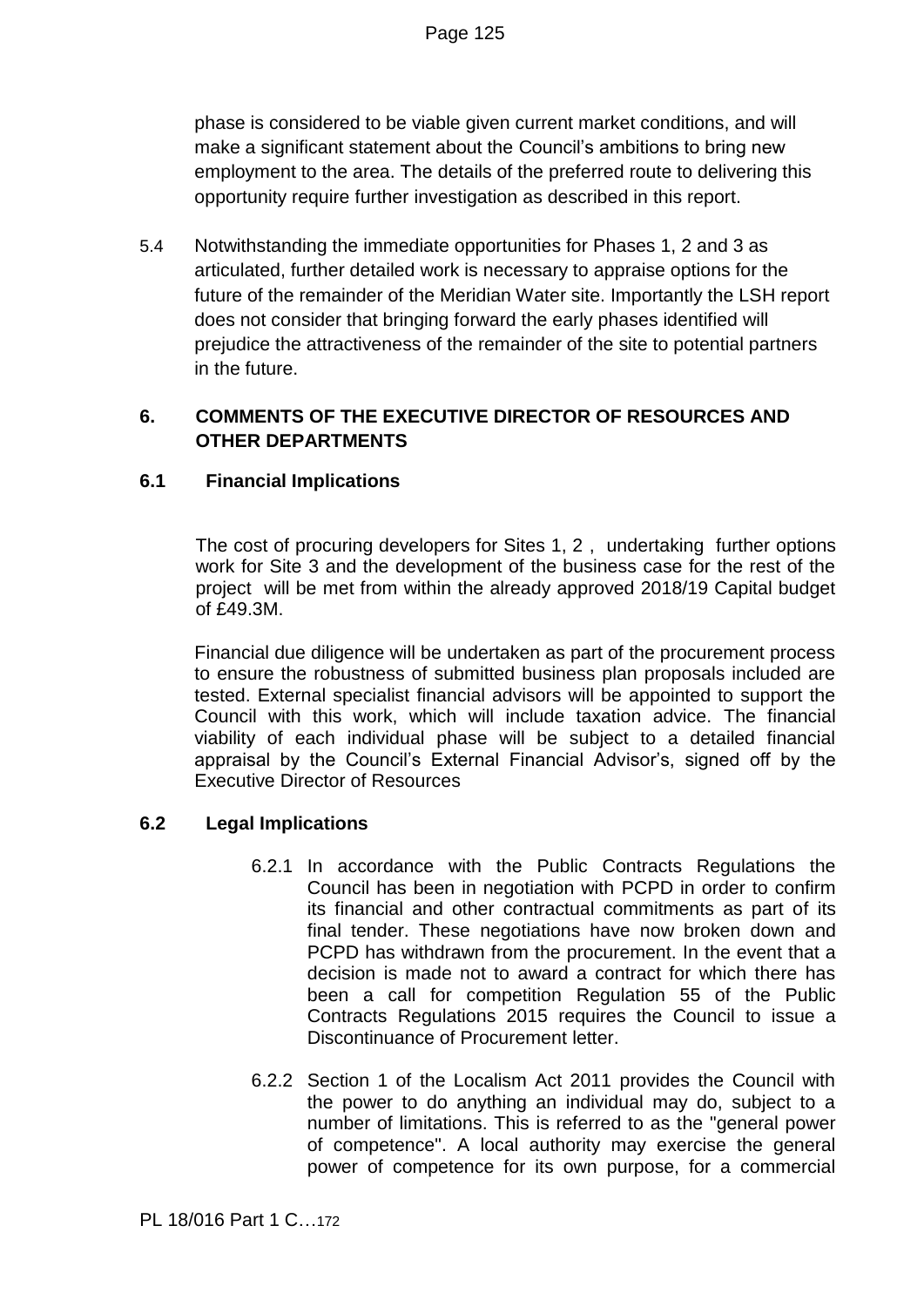purpose and/or for the benefit of others. This general power of competence provides sufficient power for the Council to seek a partner to develop Phases 1 and 2 of Meridian Water and to approve the approach to Phase 3 of Meridian Water as described in this report.

- 6.2.3 The public sector equality duty under section 149 of the Equality Act 2010 requires the Council to have due regard to; (i) the need to eliminate discrimination, harassment, victimisation and any other conduct that is prohibited by or under the Equality Act 2010; and (ii) the need to advance equality of opportunity between persons who share a protected characteristic and persons who do not share it. Any equality impact assessment prepared in respect of the Meridian Water regeneration project should be revisited as part of changing nature of the Scheme.
- 6.2.4 Any procurement must be conducted in accordance with the Council's Constitution, including the Contract Procedure Rules, and the Public Contracts regulations 2015. The report proposes that the Council use the GLA London Development Panel (LDP) Framework for the procurement of developers to deliver Phases 1 and 2. The LDP has been procured by the GLA following an EU compliant procurement process and the Council is entitled under the terms of the framework to procure developers for Phases 1 and 2 through a mini competition amongst the framework panel members. For contracts over the EU threshold for goods and services and over £1,000,000 for works, the Procurement and Commissioning Review Board must approve the procurement. The Council's Key Decision procedure must be followed for all contract awards for £250,000 and above.
- 6.2.5 The Council must ensure value for money in accordance with the overriding Best Value Principles under the Local Government Act 1999.
- 6.2.6 All legal agreements arising from the matters in this report, must be in a form approved by the Director of Law and Governance.

#### **6.3 Property Implications**

See Part 2 report

#### **7. KEY RISKS**

See Part 2 report

#### **8. IMPACT ON COUNCIL PRIORITIES**

#### **8.1 Fairness for All**

8.1.1 Meridian Water will deliver fairness for all by providing homes of different tenures, types and sizes to meet the diverse need of the community. In addition, it will create well managed open spaces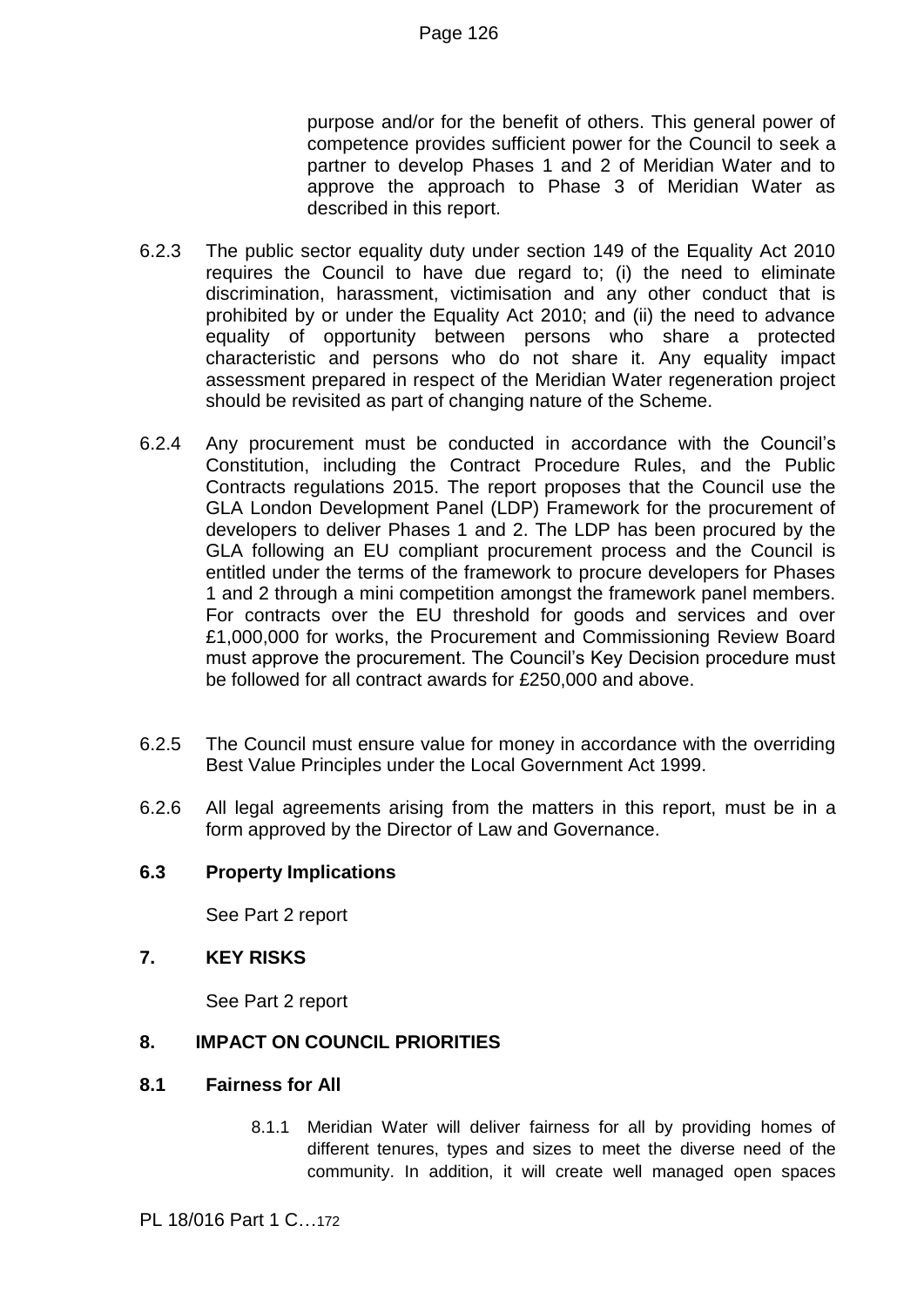making Meridian Water a key destination and a place where people want to live, work and play.

### **8.2 Growth and Sustainability**

8.2.1 Meridian Water will deliver new homes, jobs and infrastructure: both major new physical and transport infrastructure and social infrastructure including medical facilities, schools, nurseries, community centres, parks and gardens. Clean and green energy will be provided by the Lee Valley Heat Network, which will ensure that the development is environmentally sustainable.

### **8.3 Strong Communities**

8.3.1 The new neighbourhood at Meridian Water will be designed to foster social cohesion through a series of physical and social interventions, such as direct pedestrian, cycle and other connections into existing neighbouring community for example Angel Edmonton; and position new community facility to encourage a mixed use by both existing communities and future new residents. The new Meridian Water station and public realm will in itself serve as a hub where existing and new communities will mingle and interact.

### **9. EQUALITIES IMPACT IMPLICATIONS**

9.1 Equality and diversity considerations will continue to be integrated into the development and delivery work for Meridian Water to make sure they are embedded in the decision-making process and to avoid costly design changes.

#### **10. PERFORMANCE MANAGEMENT IMPLICATIONS**

10.1 Delivery of a comprehensive regeneration scheme at Meridian Water is a corporate priority within the Council's Business Plan for 2016-2018. Completion of the Masterplan and the delivery of phased infrastructure improvements including increased rail services, station improvements and new homes will help to meet the strategic priority: "a borough that attracts inward investment and supports sustainable regeneration and growth."

#### **11. HEALTH AND SAFETY IMPLICATIONS**

11.1 The Meridian Water Project bringing widespread improvements in transport, accessibility, and comprehensive remediation of contaminated brownfield sites will have positive health and safety benefits for the local community and the future residents, workers and leisure users at Meridian Water.

#### **12. PUBLIC HEALTH IMPLICATIONS**

12.1 A regeneration neighbourhood at Meridian Water will have far reaching public health benefits particularly from the promotion and expansion of public transport, namely a more frequent rail service, an expanded bus network and